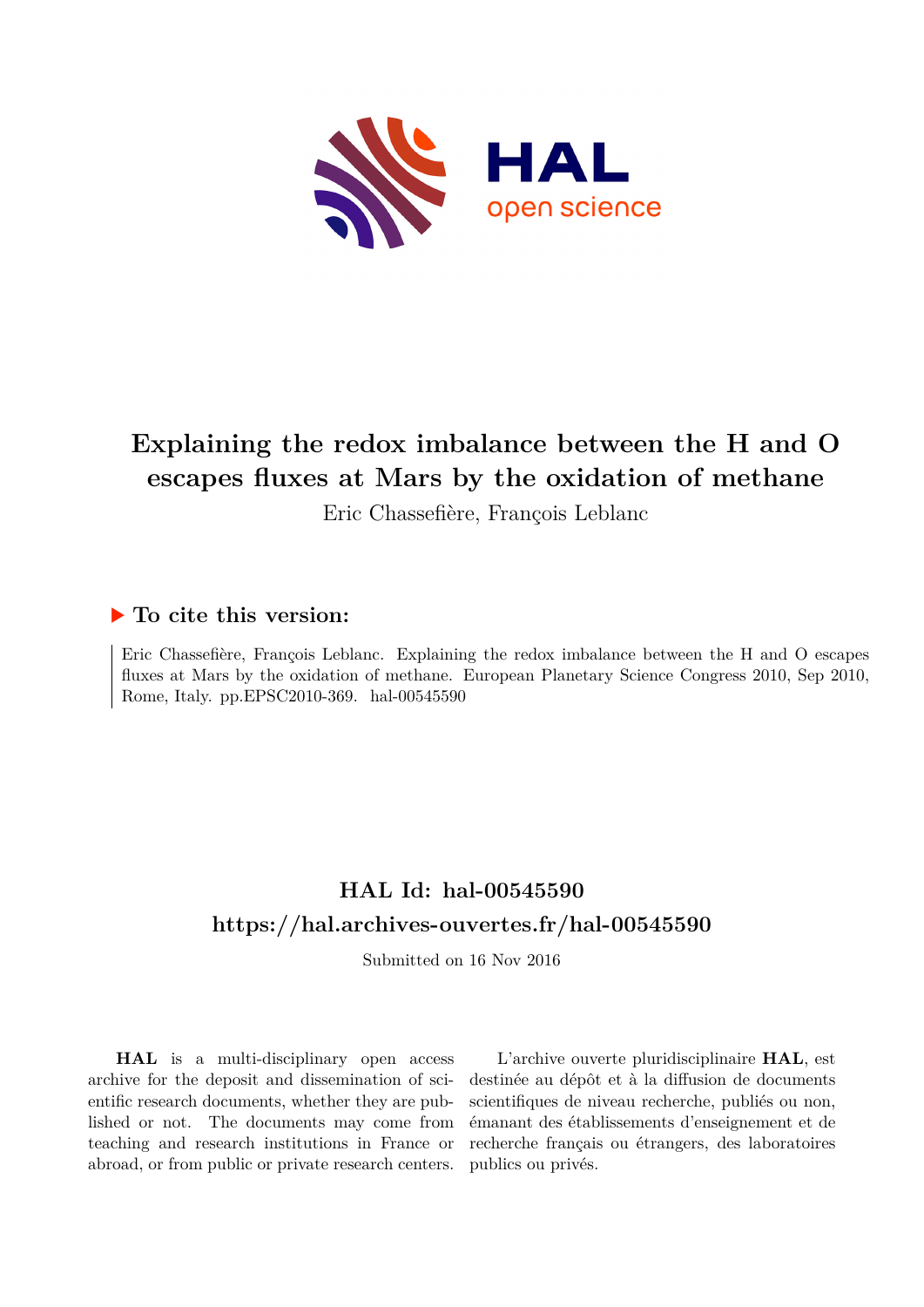

### **Explaining the redox imbalance between the H and O escapes fluxes at Mars by the oxidation of methane**

**E. Chassefière** (1,2) and F. Leblanc (3)

(1) Univ Paris-Sud, Laboratoire IDES, UMR8148, Orsay, F-91405;

(2) CNRS, Orsay, F-91405 (eric.chassefiere@u-psud.fr/ Fax: 33 1 69 15 49 11).

(3) Université Versailles St-Quentin; UPMC Univ. Paris 06 ; CNRS/INSU, LATMOS-IPSL

#### **Abstract**

From a comparison between the different observations of Martian methane existing today ([1], [2], [3]), we show that all sets of data are globally consistent with each other, and that a well definite seasonal cycle of methane has been at work for at least 10 yr. With a simple model of the balance between the loss fluxes of H and O, using up-to-date values of the escape fluxes, we show that the longstanding enigma of the imbalance between H and O escape fluxes may be solved by assuming that the missing sink of oxygen is the oxidation of methane. If no  $H_2$  is released together with  $CH_4$ , an excellent agreement is found between the present  $CH<sub>4</sub>$  flux and the value imposed by balance between H and O escape fluxes, an average over the last  $\approx 10^3$  yr. If H<sub>2</sub> is released together with CH4, as expected if CH4 originates in serpentinization, the average level of  $CH<sub>4</sub>$  during the last  $10<sup>3</sup>$  yr should have been at least ten times lower than the present one. The lack of present  $H_2$  release could suggest a long-term storage of methane in the subsurface under the form of clathrates. We suggest that the thin layer of  $CO<sub>2</sub>$  ice covering the permanent southern polar cap could result from the release of methane since the end of the last obliquity transition (time scale : 1 Myr), at an average rate of  $0.1$  Mt yr<sup>-1</sup>, consistent with the values derived from : (i) the present observations of methane (time scale : 10 yr), (ii) the estimate from the observed imbalance between the H and O escape fluxes (time scale : 1 kyr). If so, the present release of methane from subsurface clathrates would have acted at a constant rate since at least 3 Myr.

#### **1. Main goal of the talk**

The main goal of this talk is to address the still unsolved question of the present imbalance between the O and H escape fluxes, and to show that it brings new information on the history of methane over the last  $\approx 10^3$  yr. The present O escape flux is at least four times smaller than the H escape flux [4]. Introducing a sink of oxygen at the surface, in addition to the escape flux at the top of the atmosphere, would allow solving the problem. We suggest that oxidation of methane may be the sink of oxygen equilibrating the redox budget of the atmosphere. First, we reassess the question of the correlation between water vapor and methane  $([1], [5])$ , and its potential consequences (Fig. 1). Second, we present the principle of the old, still unanswered, question of the imbalance between the O and H escape fluxes. In a third step, we propose updated estimates of the H and O escape rates based on last results of observation and modelling. Assuming that serpentinization is at the origin of methane, therefore producing also molecular hydrogen, we propose a simple model of redox balance of the Martian atmosphere (Fig. 2). Finally, we assess the consequences of our model on the recent evolution, over the last  $10<sup>3</sup>$  yr, of the methane release rate.

#### **2. A few conclusions**

From a comparison between the different observations of Martian methane existing today, including the TES methane data to be published soon [3], we show that all sets of data are globally consistent with each other. There is a definite seasonal behaviour of methane over the last three seasonal cycles, with more methane during northern spring and summer, and less during fall and winter (Fig. 1).